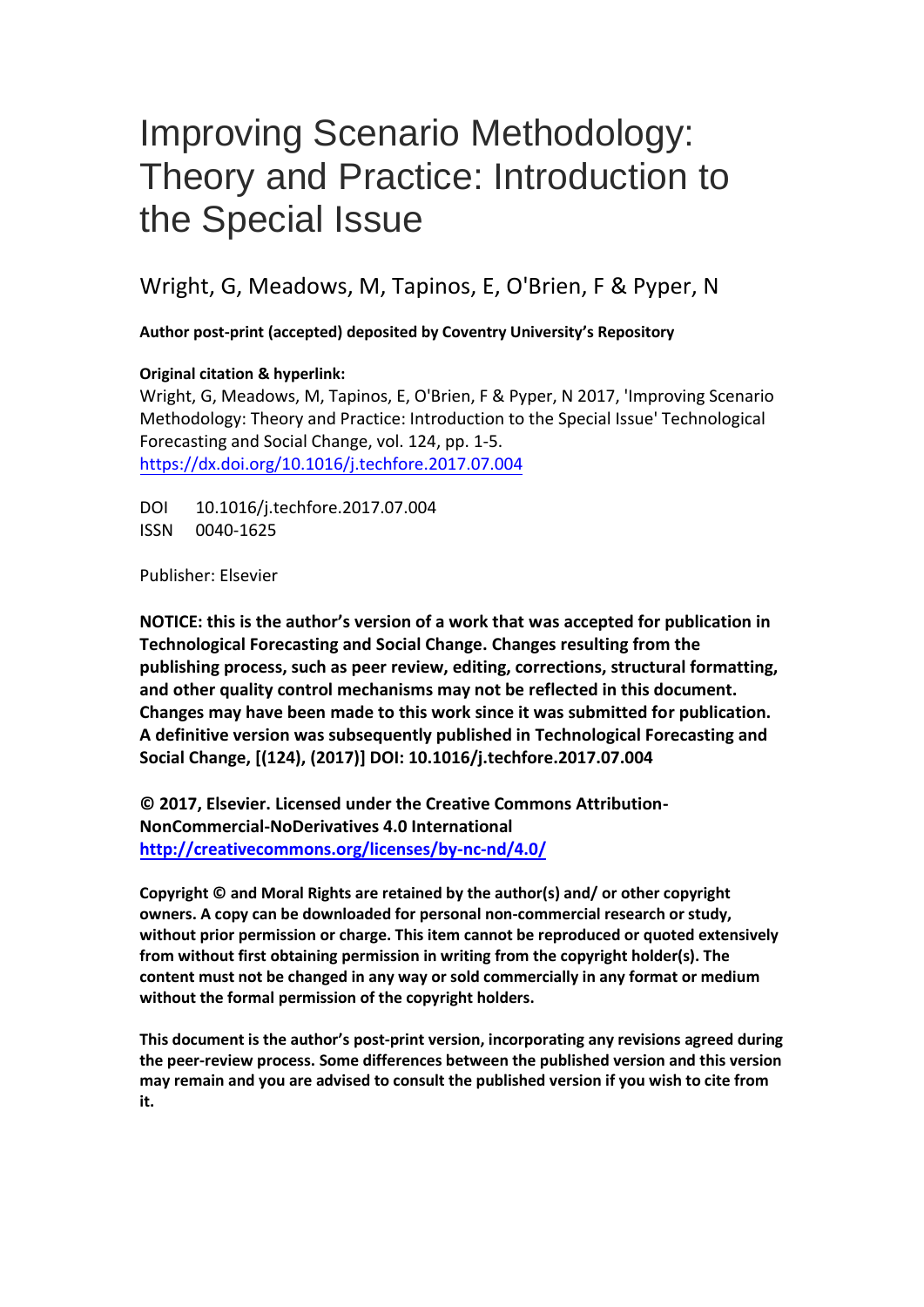# **Improving scenario methodology: theory and practice Introduction to the Special Issue**

*George Wright, Strathclyde Business School, Glasgow, UK [\(george.wright@strath.ac.uk\)](mailto:george.wright@strath.ac.uk) Maureen Meadows, Coventry University, Coventry, UK [\(maureen.meadows@coventry.ac.uk\)](mailto:maureen.meadows@coventry.ac.uk) Stathis Tapinos, Aston Business School, Birmingham, UK [\(e.tapinos@aston.ac.uk\)](mailto:e.tapinos@aston.ac.uk) Frances O'Brien, Warwick Business School, Coventry, UK [\(frances.o-brien@wbs.ac.uk\)](mailto:frances.o-brien@wbs.ac.uk) Neil Pyper, Coventry University, Coventry, UK [\(ab7982@coventry.ac.uk\)](mailto:ab7982@coventry.ac.uk)* 

**--------------------------------------------------------------------------------------------------------------------------------**

#### **Abstract**

In this Introduction, we review the logic that underpinned our earlier call for papers and compare and contrast the papers selected with those selected for a similarly-themed special issue of this journal that was published in 2013. We demonstrate changing research emphases and concerns and then go on to review the contents of the eighteen selected papers that comprise the current special issue.

**---------------------------------------------------------------------------------------------------------------------------------**

#### **1. Introduction**

In the call for papers for this special issue, we invited papers that focused on the scenario method in its widest sense, documented the current status of its application and use, and analyzed its future potential and prospects. Specifically we invited papers that considered the scenario method with a focus such as:

\* Critical theoretical considerations of the method and its rationale

\* Review of the use of the technique in specific applied areas, including evidence of impact on decision making and policy making

\* Analysis and critical evaluation of variations in applications of the scenario method in different contexts, e.g., moving beyond the typical application of exploring the external environment for large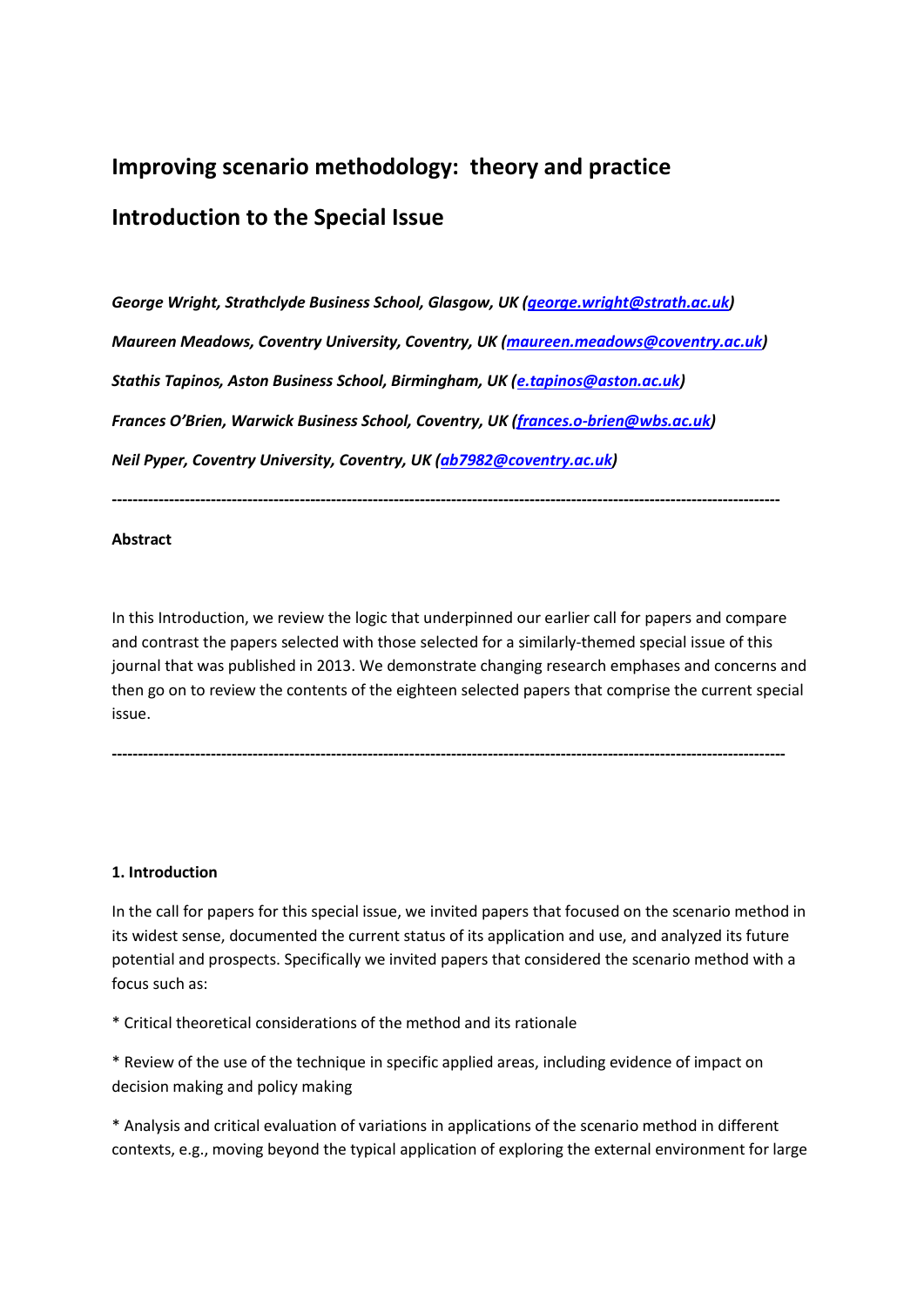corporations to applications that encompass scenario planning for, say, governments, industries, or smaller-scale organizations

\* Empirical studies comparing scenario method variants, or comparing some variant of scenario method with alternative approaches (e.g., forecasting)

\* Novel elaborations of the method and critical appraisal of these - for example combinations with the Delphi technique and combinations with inputs from social media

\* Consideration of future prospects for the technique

Our call for papers for the special issue was underpinned by the conference on "*Improving scenario methodology: theory and practice*" held at Warwick Business School, Coventry, UK on the 14<sup>th</sup> and 15<sup>th</sup> December, 2015. At that conference, sixty papers were presented and some were submitted for consideration for inclusion in this special issue. Other papers were submitted for consideration in response to the call for papers that appeared in TFSC at around the same time.

We received a variety of papers that responded to these methodological considerations and also provided critical reflection on the application of scenario methods across a variety of organizational and business contexts. In selecting the papers that we present here, we have sought to provide a broad and inclusive overview of current 'hot topics' in academic research. In addition, many of the papers include case study analyses of practical applications of the new methodological improvements.

The papers include those focused on: explicating aspects of the scenario development process; scenario method enhancement; combination of scenario method with other future-orientated or decision-focussed methodologies, and; improving decision making. These foci contrast with the foci that were prevalent in the earlier special issue of this journal on scenario methodology that appeared in 2013. In that special issue, the foci were on combination of scenario method with the Delphi technique, the role of scenarios in strategy development and evaluation, the interplay of actor motivations and behaviours within scenario storylines, best practice in scenario interventions within organizations, and use of scenarios in horizon scanning for weak but important signals of the future. Only one of the current papers (see Cairns et al.) uses Delphi as a component of the scenario development process and the use made is now seen as somewhat matter-of-fact - rather than as ground-breaking, as it would have been seen in 2013.

In fact, the section of this special issue on "*Method Combination*" now illustrates the extent of effort expended in seeking useful combinations of methodologies. Combination topics include real options (see Favato and Vecchiato), systems dynamics modelling of an organization's capabilities and resources (see Kunc and O'Brien), and technology road-mapping (see Hussain et al.). Similarly, the topic of using scenarios to aid strategy development and analysis has, since 2013, received the attention of much research and is only dealt with here in the paper by Lehr et al. Attention now is on the use of scenarios to prompt decision making in multi-organizational interventions (see Cairns et al., Bourgeois et al., and Rhisiart et al. in the Section on "*Scenarios and Decision Making*").

The previous special issue's section on actor motivations and behaviours is taken up, in part, by two current special issue papers (see MacKay and Soyanova, and Heinonen et al.). Best practice issues are taken up by the Section on *"The Scenario Development Process"* (see the papers by Rowland and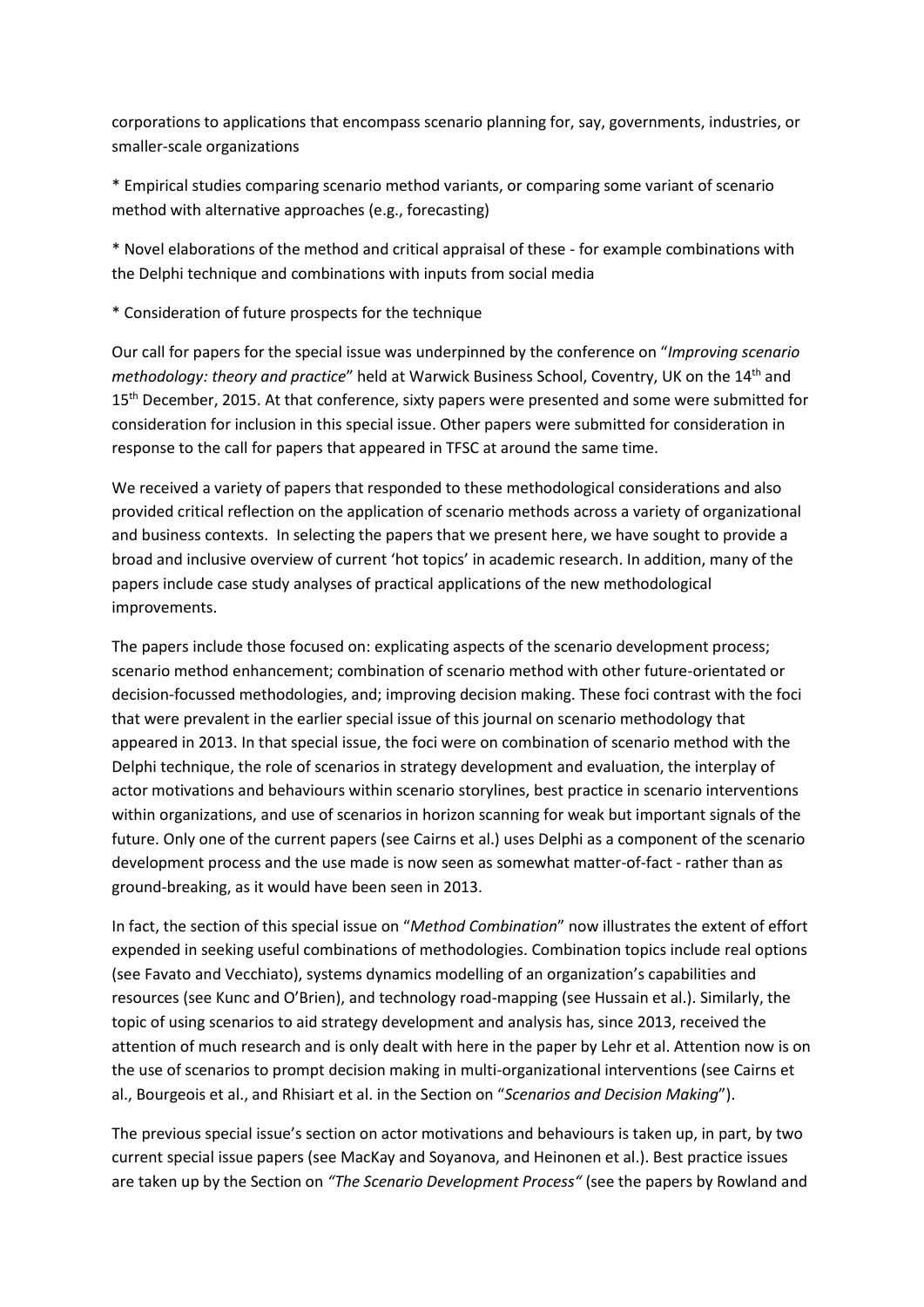Spaniol, Burt et al., O'Brien et al., Fuller et al., Lang et al., and McKiernan) but the practice issues raised are now somewhat broader and more process–oriented than the papers that appeared in the earlier special issue. Horizon scanning is not a topic within the current issue and this area of interest has been replaced, in part, by a focus on other types of scenario *"Method Enhancement"* – including expanding scenario content/coverage in energy use scenarios (see Kishita et al., Samadi et al.) and, importantly, development of an axiom-base for what has been, to date, a practitioner-derived tool (see Derbyshire).

We hope that you find our selection of paper interesting, informative and challenging.

### **2. The Scenario Development Process**

The papers in this Section are practice focussed and provide insights into: required facilitation skills; indicators of the likely success of an ongoing intervention process; appreciation of the organizational context; importance of relationships between those involved in the intervention process, and; the cognitive requirements of scenario thinking.

Rowland and Spaniol focus on the phases of a scenario process – specifically on the transition between scenario creation and scenario use in decision making. These authors argue that the transition between phases can be managed by a facilitator and that linear phase/step/stage diagrams of the management process dominate the scenario literature. Nevertheless, in practice, the transition between phases is commonly an iterative process that is a product of explicit or implicit negotiation between facilitator and scenario team participants. Using a detailed case analysis, these authors document this negotiated process of co-production.

Burt et al. analyze the ongoing "strategic conversions" that can be facilitated by a scenario intervention within a single organization, as participants make sense of the future. Tensions and divergence between scenario team participants can act to facilitate or preclude changes in perceptions. These authors develop the concept of an "openness disposition" – which is defined as an individual or organizational ability to engage with multiple views of the future, rather than retain a singular viewpoint or seek early closure on an issue. The recognition and acknowledgment of "not knowing" in the face of ambiguity and uncertainty can be uncomfortable for some managers. These authors use a case study analysis to illustrate their conceptualizations.

O'Brien et al. focus on how to facilitate between-workshop activities in a case study of food futures for the geographical region around the city of Birmingham in the UK. They analyse the use made of social media - in particular Twitter – to facilitate both the live reporting of workshop activity and conversations between workshops. In many public sector scenario interventions, the workshop activity can be interspersed and take place over several months of elapsed time, and, in such cases, social media can aid the development and communication of scenario content to both participants and outsiders. Their case analysis revealed that social media was utilised most by those involved in the core scenario team but can encourage wider participation and enhance the salience of a scenario project – but that the achievement of success in such outreach needs to be carefully thought-through by the central team.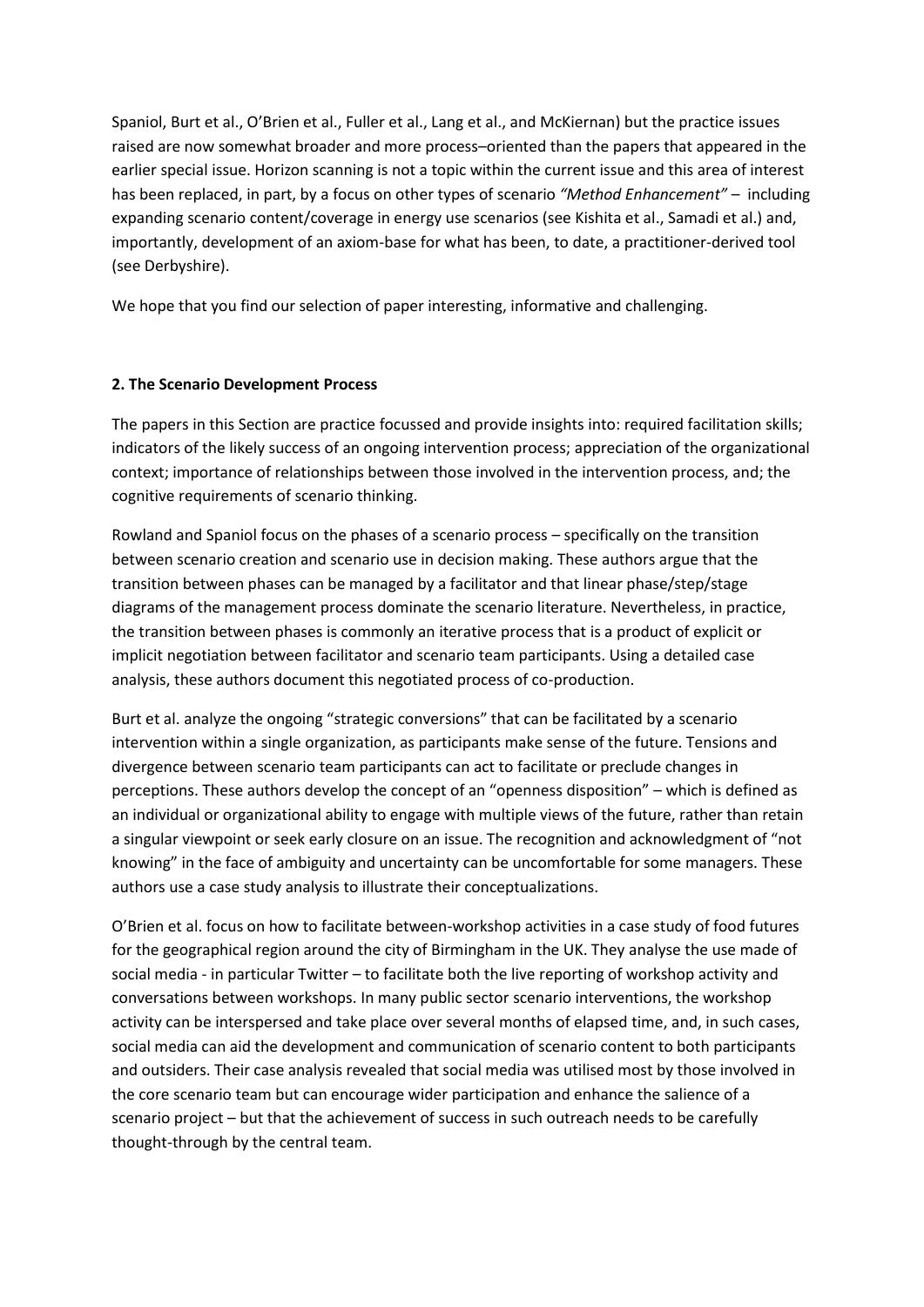Fuller argues that scenario planning activity in an organization is an example of an often intermittent intervention, whereas other "anticipatory" systems are in continuous use, in parallel, but may remain un-integrated, e.g., material and human procurement, new product development, borrowing and saving, etc. All these systems and activities both anticipate future states and change the current state based on their anticipations – so called reflexivity. Individuals and organizations make decisions in the present, based on their predictions of the future. In short, predictions and imaginations of the future have a causal impact on present-day decisions. As such, any thought about the external future cannot, in Fuller's analysis, be treated as separate from consideration of an organization's presentday options and activities. Anticipation of the future is already implicit in an organization's everyday practices.

Lang et al. analyse the ability of scenario interventions to prompt the development of new "social capital" both within and between organizations. By social capital is meant novel networks and trusting relationships that bring new information and shared systems of meaning amongst the network's membership. The authors argue that scenario activity is a learning process, through which new social capital is built. Further, scenario activities (e.g., scenario team membership) can be deliberately structured so that social capital building is enhanced. The authors analyze the building of social capital links in three case studies - with a particular focus on the impact of scenario activities that reach beyond those directly involved. They demonstrate that the building of scenarios enables participants to learn about and accept the alternative perspectives of others in a 'safe' learning space. Shared language is developed and the different functional area of an organization can become more connected and so provide future points-of-contact. Within scenario team participants, trust can develop and lasting relationships established. Learning together enables the creation of this social capital.

McKiernan focuses his paper on the Intuitive Logics scenario development method and argues that this approach shapes most futures work. His conceptual paper provides a rigorous analysis of current research in neuroscience that could underpin process improvements in scenario development methods. This research has shown that different regions of the brain are activated in the acts of remembering and in future imagining – episodic recall and mental simulation, respectively. Scenario thinking involves both types of cognitive activity at different stages of scenario development. McKiernan pays particular attention to likely individual and age-related differences between scenario team members, in terms of such mental capabilities and the practical development of scenario storylines. One key issue is the degree to which detailed, near-term, scenarios that are based on the cognitively easier recollection of the past may, inappropriately, seem more plausible than those scenarios with longer time-horizons.

#### **3. Method enhancement**

The papers in this Section provide an axiom base for scenario development, show the importance of understanding the perspectives of actors who are part of the scenario storylines, and demonstrate how extant energy scenarios can be improved.

Derbyshire demonstrates that the axiom-base of Shackle's (1979) 'Potential Surprise Theory' (PST) directly supports normative use of the Intuitive Logics scenario development method. By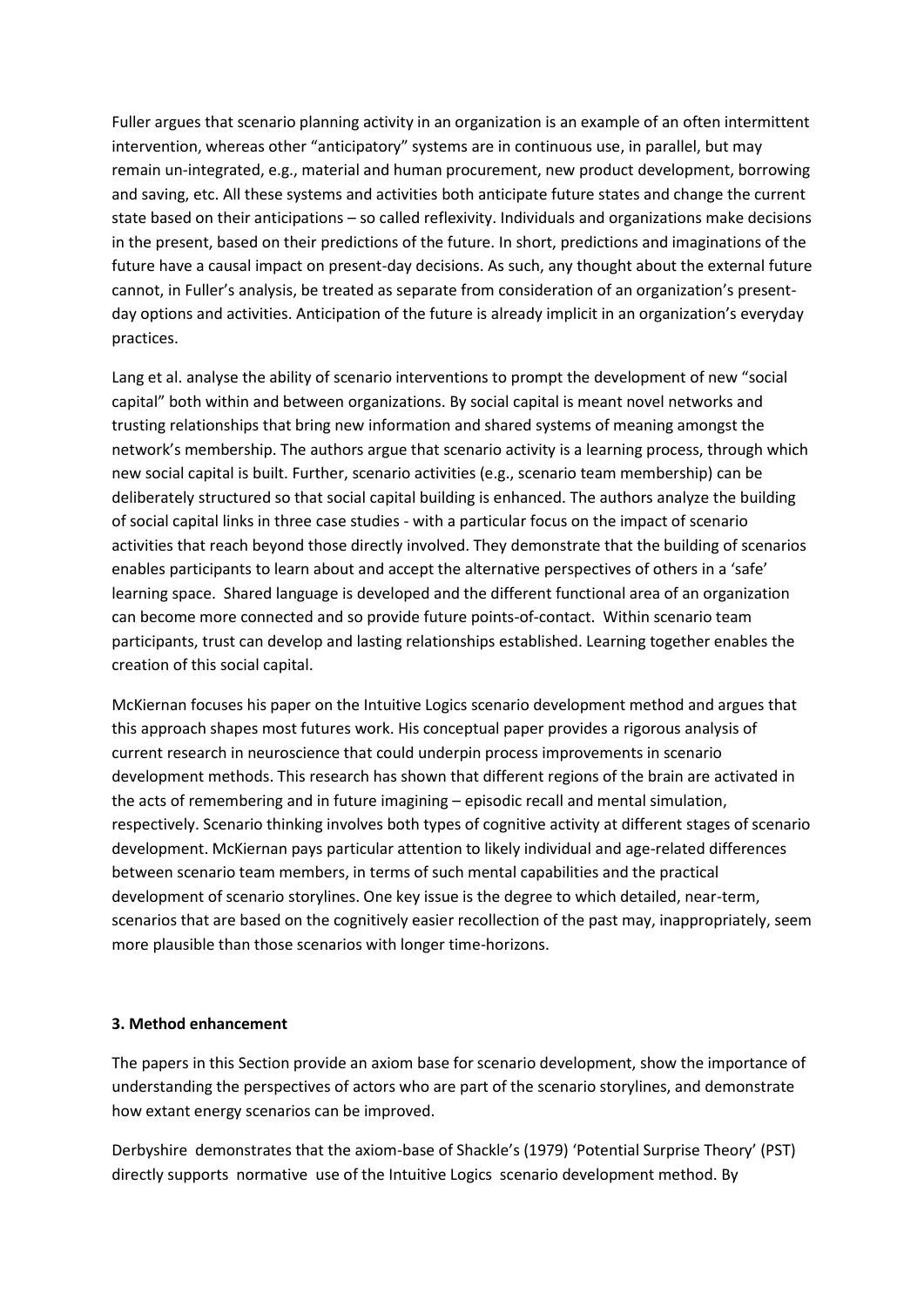"normative", is meant that that use of the Intuitive Logics method is the optimal way of making decisions in the face of uncertainty – given each of the underpinning axioms are accepted as reasonable by the focal decision maker. This axiom-base thus promotes the Intuitive Logics scenario method to become a head-to-head competitor with Decision Analysis, with the latter's alternative axiom base within Subjective Expected Utility Theory. Derbyshire links his conceptual analysis to the growing practitioner and academic interest in dealing with "deep uncertainty" and he notes that Shackle argued that, once time is taken into account, accurate forecasting is impossible because of the reflexivity noted in Fuller's (this issue) review. Shackle also makes reference to the importance of "constant elements" of the future - such as important prevailing trends and conditions (see also MacKay and Stoyanova, this issue). Notably, demonstrations of the "conjunction fallacy" in the subjective assessment of probability (Tversky and Kahneman, 1982) support Shackle's view that plausibility is the key underpinning of both intuitive and normative decision making - rather than the less-natural assessment of subjective probability constrained by the probability laws.

MacKay and Stoyanova focus on the treatment of causality and causal understanding within the scenario development process. They draw on sociology-based theory and separate out agentstructure interactions, showing how this focus can enhance understanding of the causal forces impacting the unfolding of future events. Here, powerful actors have no choice but to engage with extent social structures as they attempt to influence the future. These social structures can impede or facilitate actions. MacKay and Stoyanova then apply their conceptualization to a case analysis of a study of the "Future of the UK and Scotland". In the case of Scotland, social structuring of the future is already present in: the consistently high rates of spending on social welfare; the modest rates of entrepreneurial activity; and the social deprivation around centres of previously successful, but now lost, heavy industry.

Heinonen et al. apply a Causal Layered Analysis (CLA) game to aid the development of transformative energy scenarios in order to provide conditions for social learning in a workshop setting. The authors argue that their use of CLA gaming allows 'immersion' in depicted futures, in a similar way to virtual reality simulations. During a 3-hour session, participants engage in a roleplaying exercise by adopting the roles of "winners", "losers", etc. Relationships and conflicts emerge between the characters within a particular scenario and in-role worldviews develop and crystalize. Subsequent social network analysis enables the facilitators to understand a particular scenario's systemic logic – with its internal tensions and pressures for change, due to actor motivations. As such, emergent conflicts and alliances between actors can be anticipated. Heinonen et al. provide a new method for testing in-development scenarios for plausibility and for evaluating the potential of a particular part-unfolded scenario to underpin a radical transformation of the future.

Kishita et al. note that most existing energy scenarios are limited in their treatment of 'resilience' – defined as the capacity recover swiftly from external shocks and/or provide an alternative energy source. Their paper focuses on the identification and development of cause-effect chains to separate plausible futures that are either resilient or fragile (i.e., specify a continuation or collapse in energy provision). Using a fault tree analysis approach, these authors start with an undesired event and, by backward chaining, identify earlier-in-time causation. Importantly, one step of their method is for workshop participants to brainstorm effective countermeasures to the unfolding of 'collapse' futures - so that resilience is achieved. In a case study, they demonstrate the power of countermeasures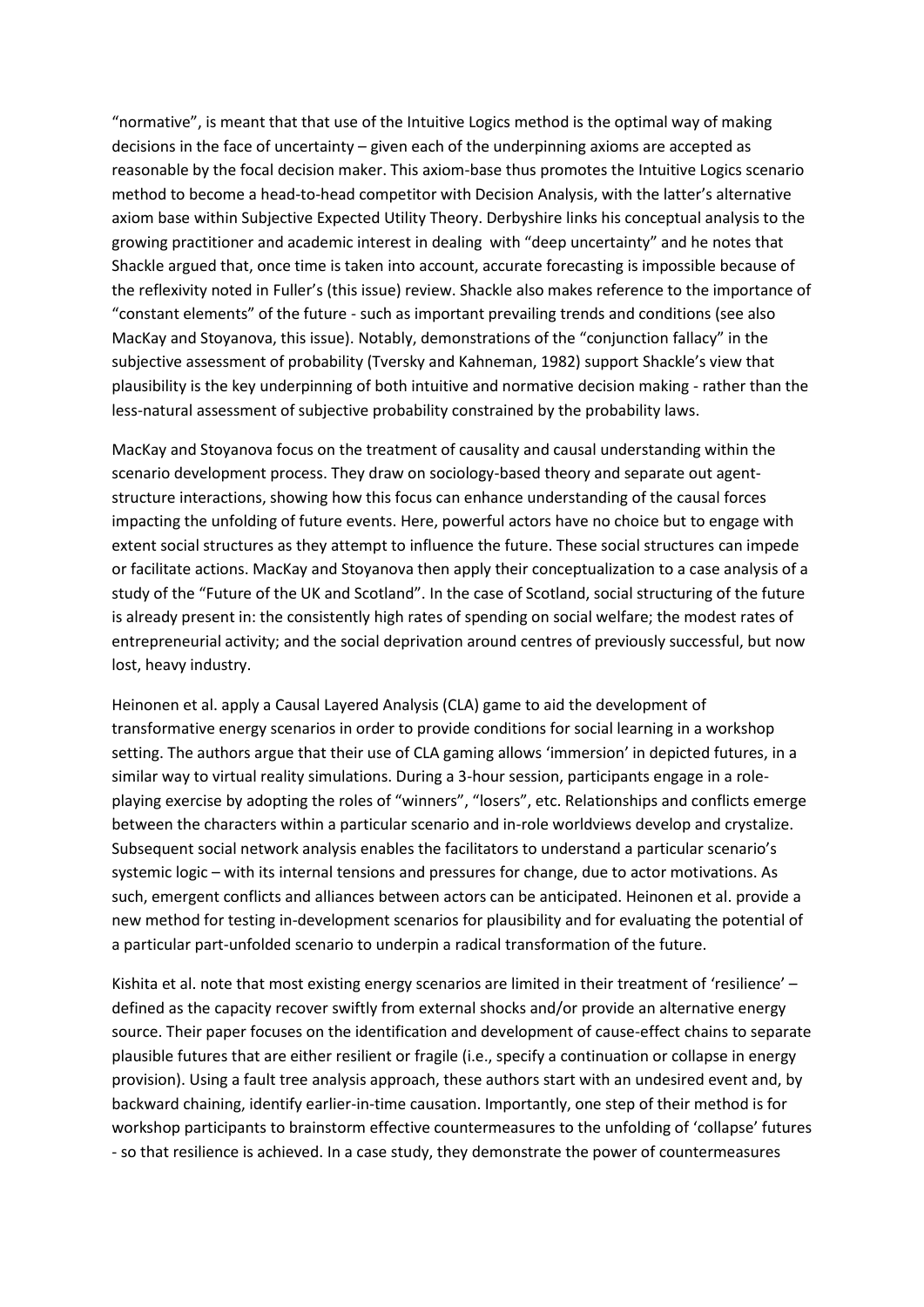such as the prior diffusion of small-scale, renewable energy generation sources, promotion of energy saving via increased use of public rather than private transportation, etc.

Samadi et al. focus on improving the theory and practice of energy scenario development by incorporating future lifestyle changes in the scenario development process in a way that facilitates the provision of energy policy advice. Energy sufficiency is, they analyze, about "doing the right things" and they link their analysis to: changes in individual preferences and choices; changes in relative energy prices; and political decisions on energy use. They show that the use of scenarios allows a transparent analysis of the impact of such decisions on energy use. These authors demonstrate that recently-released global energy scenario studies pay little attention to energy sufficiency issues, in that individual/group behavioral change is often limited to change in transportation choices or assumed to be influenced by very extreme policy change. Other, plausible, lifestyle changes such as reduction in room temperatures, sharing/decreased use/ of household appliances, etc are infrequently considered. Samadi et al. end with a discussion of the utilization of a broadened range of energy scenarios to aid policy makers consider a broadened range of policy options.

#### **4. Method combination**

The papers in this Section illustrate the benefits of the combination of scenario thinking with: real options analysis; the mapping of the internal resources and capabilities of the organization, and; technology road-mapping.

Favato and Vecchiato provide the first combination of 'real options' analysis with scenario method. They note that the qualitative scenario approach and the quantitative real options valuation method can achieve the quantification of the qualitative insights derived from a scenario-based intervention. Using the recently-developed pay-off method for real options analysis, they provide a detailed illustration of this integration in a practical format that only requires skills in simple mathematics. Interestingly, the pay-off method for real options analysis utilises the decision maker's assigned degree of (fuzzy) possibility to extreme outcomes, rather than probability, and, as such, appears well-suited to use with Intuitive Logics scenario method – which is based on plausibility rather than probability. Using a case example from the pharmaceutical industry, these authors detail the steps within their new, integrated method. Notably, their new combination approach does not require calculation of the volatility of investment outcomes – and so transparency of the method is enhanced for non-quantitative users.

Kunc and O'Brien focus on combination of scenarios with resource mapping using systems dynamics modelling. They provide a step-by-step method of identifying and utilizing an organization's internal resources and capabilities in order to develop a causally-focused resource map of an organization's strengths and weaknesses. In parallel, the scenarios identify external threats and opportunities. In combination, these components allow evaluation of how the organization's current resources and capabilities interact with the competitive environment and provide suggestions for how the capability/resource base should be changed/developed to enable an improved resource complement. These authors illustrate their method combination within a teaching case example and a business case example.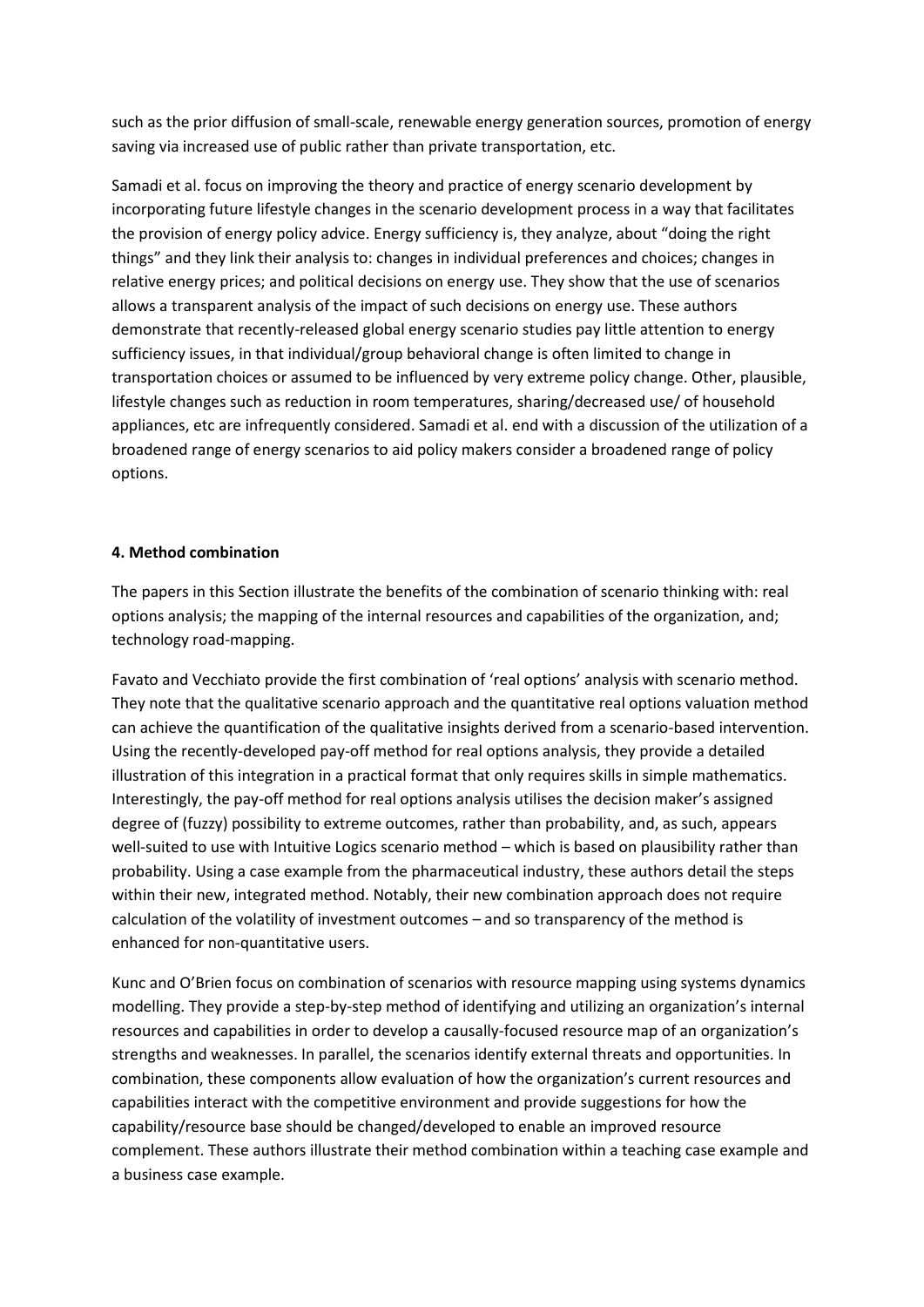Hussain et al. propose a revised combination of scenario analysis and technology road-mapping – the latter being widely used to support the development/analysis of new technologies in order to aid management sense-making for technology investment decisions. The authors identify limitations of previous combination efforts – where scenario utilization has been limited. Currently, technology road-mapping often assumes a single, extrapolation-based, scenario rather than the possibility of multiple future trajectories. Hussain et al. develop the concept of "flex points" to link roadmaps with fully-developed divergent scenarios. Flex points are potential developments within scenario storylines that would have a major impact on the development of the focal technology. Using a case analysis of a major technology issue within the UK National Health Service, these authors demonstrate the benefits of their integration of exploratory scenario planning with normativelyorientated road-mapping.

#### **5. Scenarios and decision making**

The papers in the Section illustrate how scenarios can be utilized to prompt action and decision making in both single organization contexts and in multi-agency contexts.

Bourgeois et al. focus on a 'grassroots' foresight initiative within the farming communities of India, Indonesia and the Phillipines. Their concern was to facilitate members of these communities to take a major role in determining their own future – by becoming empowered and so pro-active. As such, forward thinking might enable action to determine the future. In their three case analyses, these authors document the creation of positively- and negatively-valenced futures. The positive futures were, in part, the result of potential actions by the local communities. This potential for action was documented within the local discussion and in the real actions that followed the participants' selection of a preferred scenario from a set of developed scenarios. The authors concluded that 'futures literacy' has the capability to instigate local agency empowerment in order to achieve societal transformation.

Cairns et al. focus their case analysis on a scenario intervention in Tasmania, Australia. Their multiagency intervention attempted to provide an impetus for the economic and social regeneration of the region. Tasmania had, in their analysis become "locked in" to extant structures and outcomes and, so, resistant to change. Well aware of the time constrains of their senior-level participants, Cairns et al. utilised part pre-written scenarios and an asynchronous Delphi process to limit groupbased time commitment. Their intervention process was designed to invoke a 'jolt' to pathdependent behaviour - but the result was less successful than these authors anticipated. The authors analyze the reasons for this outcome and, from this, develop a new, more focused, intervention design to promote local agency to achieve the commonly-held objectives of senior-level participants.

Rhisiart et al. focus on the issue of making a scenario intervention impactful. To achieve this, they tracked how the UK Commission for Employment Skills'(UKES) scenario project on the "Future of Work 2030" used foresight activities for policy making in the two years after the scenario activity ended. These authors found that their project report was the most downloaded of all reports produced by UKES and was widely disseminated and used within Government and educational colleges – but was less widely utilised by employers. They concluded that the reporting of the scenario-based results in attractive, accessible, visually-oriented ways - coupled with the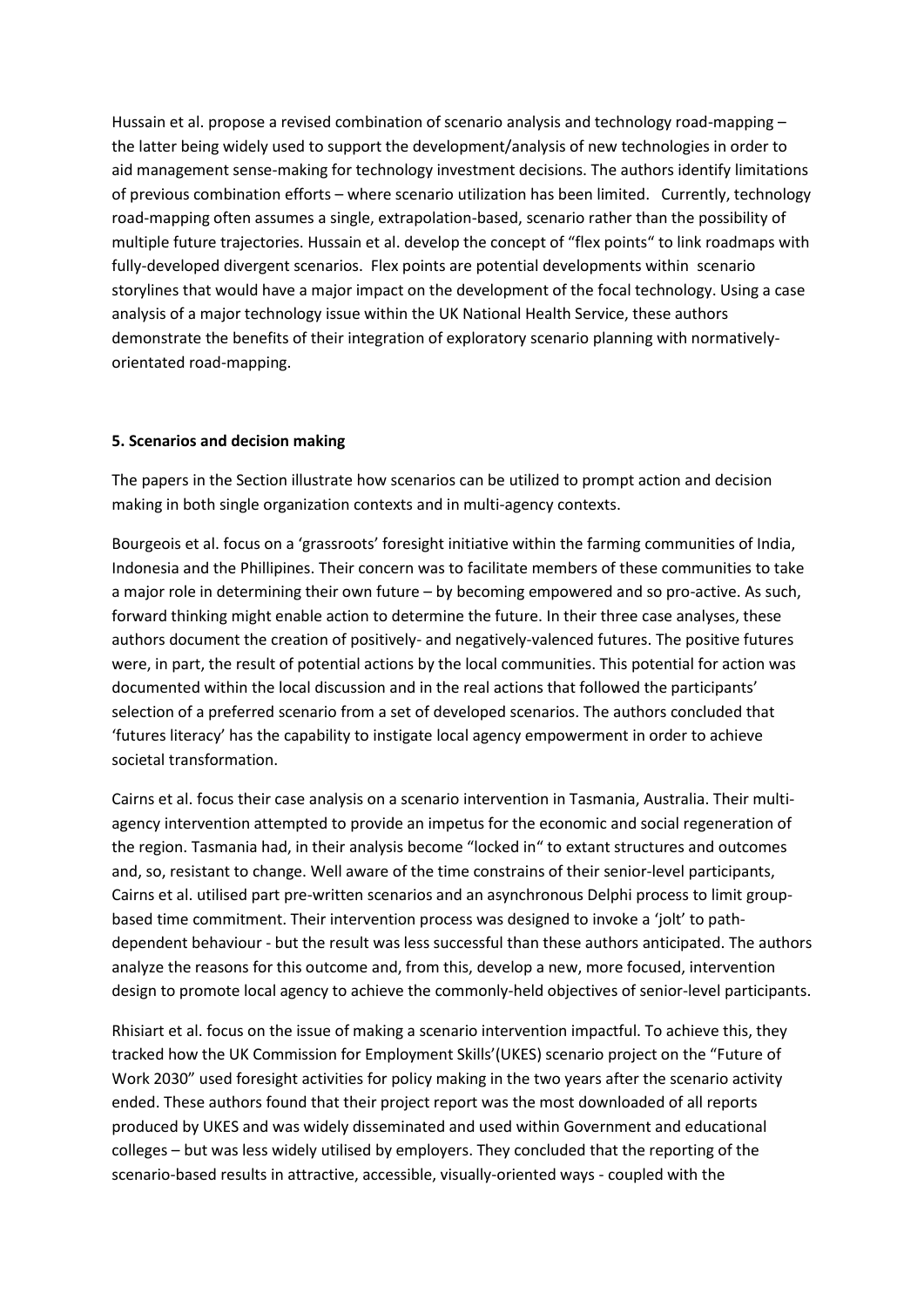engagement and support of well-known leaders, from both industry and the trades unions, helped to generate this impact.

Lehr et al. focus on the practicalities of scenario-based decision making in top management teams. They develop and document a new method for team-based use that is transparent and requires straightforward judgments. Their approach is based on the decomposition of judgment and subsequent visualisation of the decomposition elements. The first component of their method is that of understanding the organization's key objectives and the degree to which these are attained by particular strategies across the range of constructed scenarios. The second component is an evaluation of the robustness/fragility of a particular strategy – which may perform well across all scenarios or perform well in some. Their "Parmenides Matrix" plots the degree to which a particular strategy performs well - in terms of level of objectives that *could* be attained - against that strategy's degree of robustness across all developed scenarios. In two case analyses, these authors document the acceptability of their approach to top managers.

#### **6. Conclusion**

Overall, the eighteen papers in our special issue provide us with insights into the state-of-the-art in current research endeavors. Social-science-based research is informing and underpinning new developments in scenario methodology. As such, scenario methodology is becoming less of a practitioner-based tool and becoming more of a thoroughly-researched and justified approach to making decisions in the face of uncertainty. Derbyshire's paper (this issue) on the axiom base of the Intuitive Logics scenario method is, perhaps, most indicative of this new momentum. The new combinations of scenario thinking with other methodologies illustrate the dynamism of the scenario movement. Concern with method enhancement and concern with process improvements complement this momentum.

#### **7. References**

Bourgeois R., Penunia E., Bisht S., Boruk D., 2017, Foresight for all: Co-elaborative scenario building and empowerment, Technological Forecasting and Social Change, <https://doi.org/10.1016/j.techfore.2017.04.018>

Burt G., Mackay J. D., van der Heijden K., Verheijdt C., 2017, Openness disposition: Readiness characteristics that influence participant benefits from scenario planning as strategic conversation, Technological Forecasting and Social Change,<https://doi.org/10.1016/j.techfore.2016.11.024>

Cairns G., Wright G., Fairbrother P., Phillips R., 2017, 'Branching scenarios' seeking articulated action for regional regeneration – a case study of limited success, Technological Forecasting and Social Change[, https://doi.org/10.1016/j.techfore.2017.01.014](https://doi.org/10.1016/j.techfore.2017.01.014)

Derbyshire J., 2017, Potential surprise theory as a theoretical foundation for scenario planning, Technological Forecasting and Social Change,<https://doi.org/10.1016/j.techfore.2016.05.008>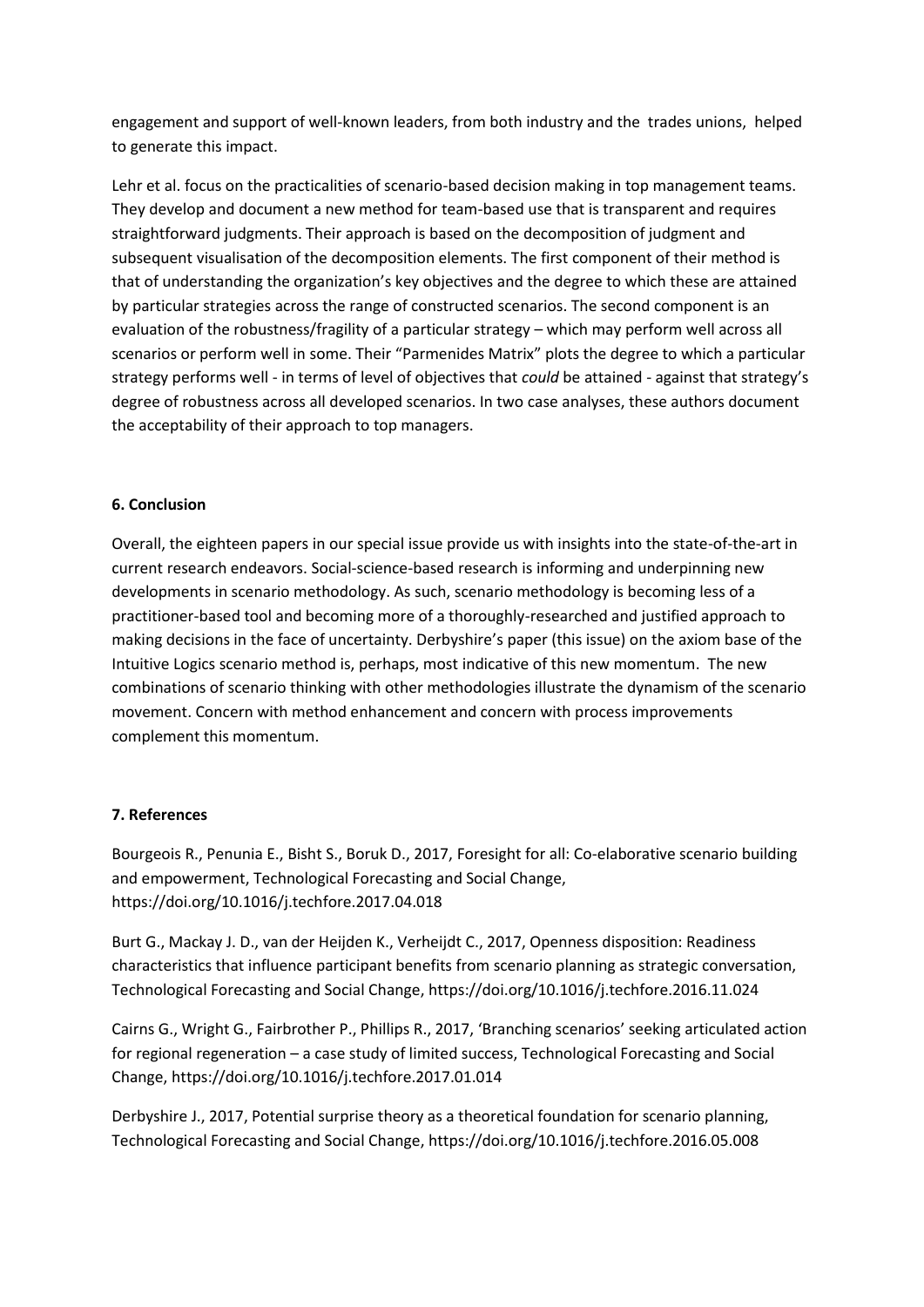Favato G., Vecchiato R., 2017, Embedding real options in scenario planning: A new methodological approach, Technological Forecasting and Social Change, <https://doi.org/10.1016/j.techfore.2016.05.016>

Fuller T., 2017, Anxious relationships: The unmarked futures for post-normal scenarios in anticipatory systems, Technological Forecasting and Social Change, <https://doi.org/10.1016/j.techfore.2016.07.045>

Heinonen S., Minkkinen M., Karjalainen J., Inayatullah S., 2017, Testing transformative energy scenarios through causal layered analysis gaming, Technological Forecasting and Social Change, <https://doi.org/10.1016/j.techfore.2016.10.011>

Hussain M., Tapinos E., Knight L., 2017, Scenario-driven roadmapping for technology foresight, Technological Forecasting and Social Change, https://doi.org/10.1016/j.techfore.2017.05.005

Kishita Y., McLellan C. B., Giurco D., Aoki K., Yashizawa G., Handoh C. I. ,2017 Designing backcasting scenarios for resilient energy futures, Technological Forecasting and Social Change, <https://doi.org/10.1016/j.techfore.2017.02.001>

Kunc M., O'Brien F., 2017, Exploring the development of a methodology for scenario use: Combining scenario and resource mapping approaches, Technological Forecasting and Social Change, <https://doi.org/10.1016/j.techfore.2017.03.018>

Lang T., Ramirez R., 2017, Building new social capital with scenario planning, Technological Forecasting and Social Change,

Lerh T., Lorenz U., Willert M., Rohrbeck R., 2017, Scenario-based strategizing: Advancing the applicability in strategists' teams, Technological Forecasting and Social Change

MacKay R. B., Stoyanova V., 2017, Scenario planning with a sociological eye: Augmenting the intuitive logics approach to understanding the Future of Scotland and the UK, Technological Forecasting and Social Change,<https://doi.org/10.1016/j.techfore.2016.08.026>

McKiernan P., 2017, Prospective thinking; scenario planning meets neuroscience, Technological Forecasting and Social Change,<https://doi.org/10.1016/j.techfore.2016.10.069>

O'Brien F. A., Meadows M., Griffiths S., 2017, Serialisation and the use of Twitter: Keeping the conversation alive in public policy scenario projects, Technological Forecasting and Social Change, <https://doi.org/10.1016/j.techfore.2017.05.015>

Rhisiart M., Stomer E., Daheim C., 2017, From foresight to impact? The 2030 Future of Work scenarios, Technological Forecasting and Social Change, <https://doi.org/10.1016/j.techfore.2016.11.020>

Rowlands N. J., Spaniol M. J., 2017 Social foundation of scenario planning, Technological Forecasting and Social Change,<https://doi.org/10.1016/j.techfore.2017.02.013>